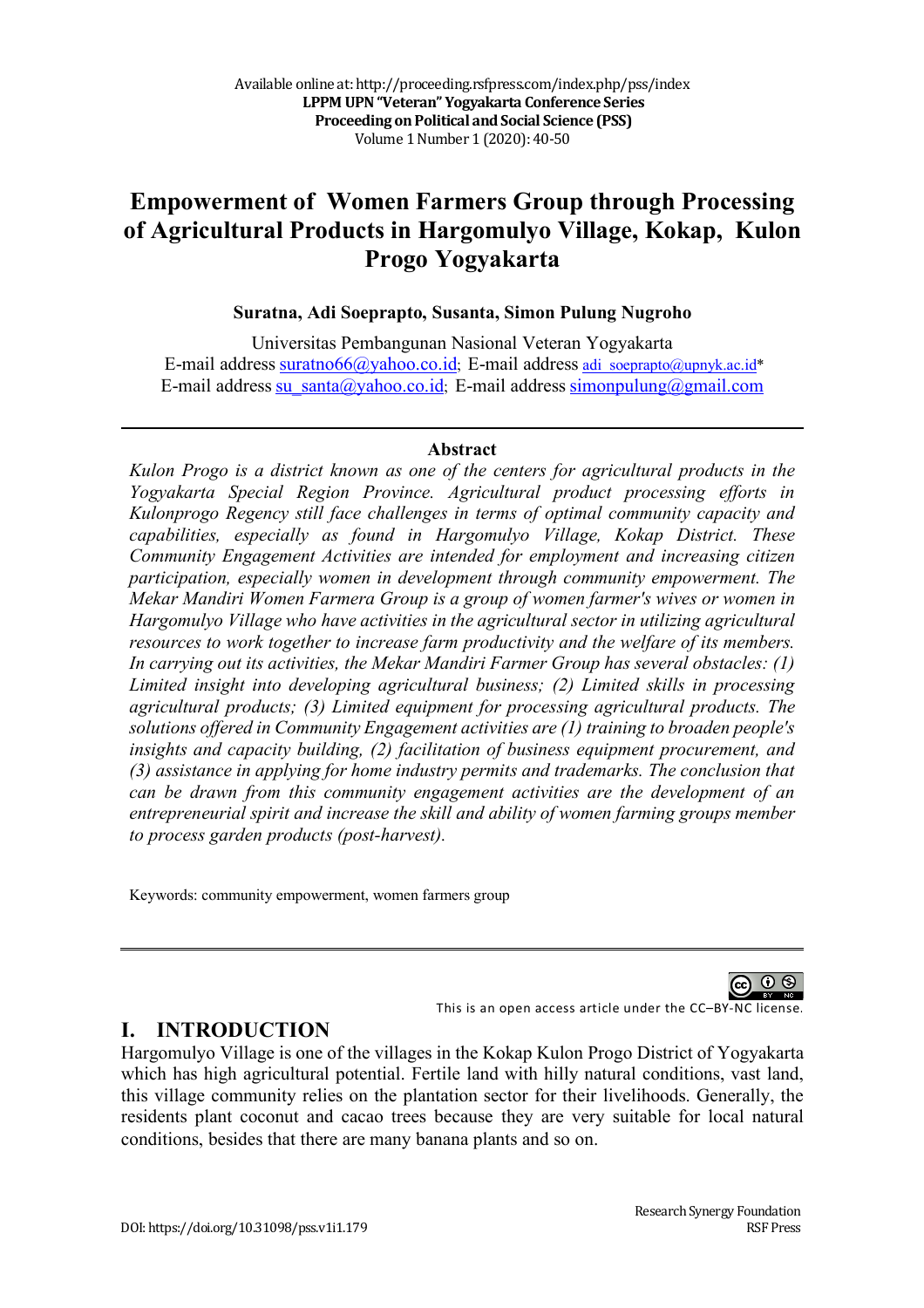Efforts to manage agricultural and plantation products in Hargomulyo Village have been carried out by women. These women form a group of women farmers, namely the Mekar Mandiri Women Farmer Groups. The main activity is the processing of coconut garden products, such as processing sap into brown sugar and ant sugar. It also carries out the processing of crops grown in gardens such as bananas, gadung, mbili, arrowroot, kimpul / taro, uwi, kolang kaling into snacks

The problems that occur in efforts to process agricultural and plantation products in Hargomulyo Village are as follows: 1). the number of crops such as. and banana, gadung, mbili, arrowroot, kimpul / taro, uwi, kolang kaling have not been processed optimally into more valuable products. Farmers immediately sell their plantation products to the market without processing them, indeed this can be a source of income although the income earned is relatively low; 2) the generation that cultivates coconuts and processes coconut juice, only the parents and young generation do not want to manage it because they think that the income from coconut plantation and processing coconuts cannot meet their daily needs, so most of the young men migrate to the city. 3). The female farmers only process the sap into sugar, they cannot process other plantation products into more valuable products





Source: Kulon Progo District, 2017

Based on the problem statement and The Declaration of the Summit on Food Availability (FAO 2009) that identified women farmers as a key target in efforts to address food security issues. Furthermore, Rahmadanih et al. (2015) in their study emphasized the strategic role of women farmers that not just involved in the process, purchase, and prepare food, but also produce good crops for consumption or sale. The objective of this study are (1) developing of an entrepreneurial spirit among members of the Mekar Mandiri Women Farmers Group; 2) Improving the ability of women farmers group member to process plantation products (post-harvest).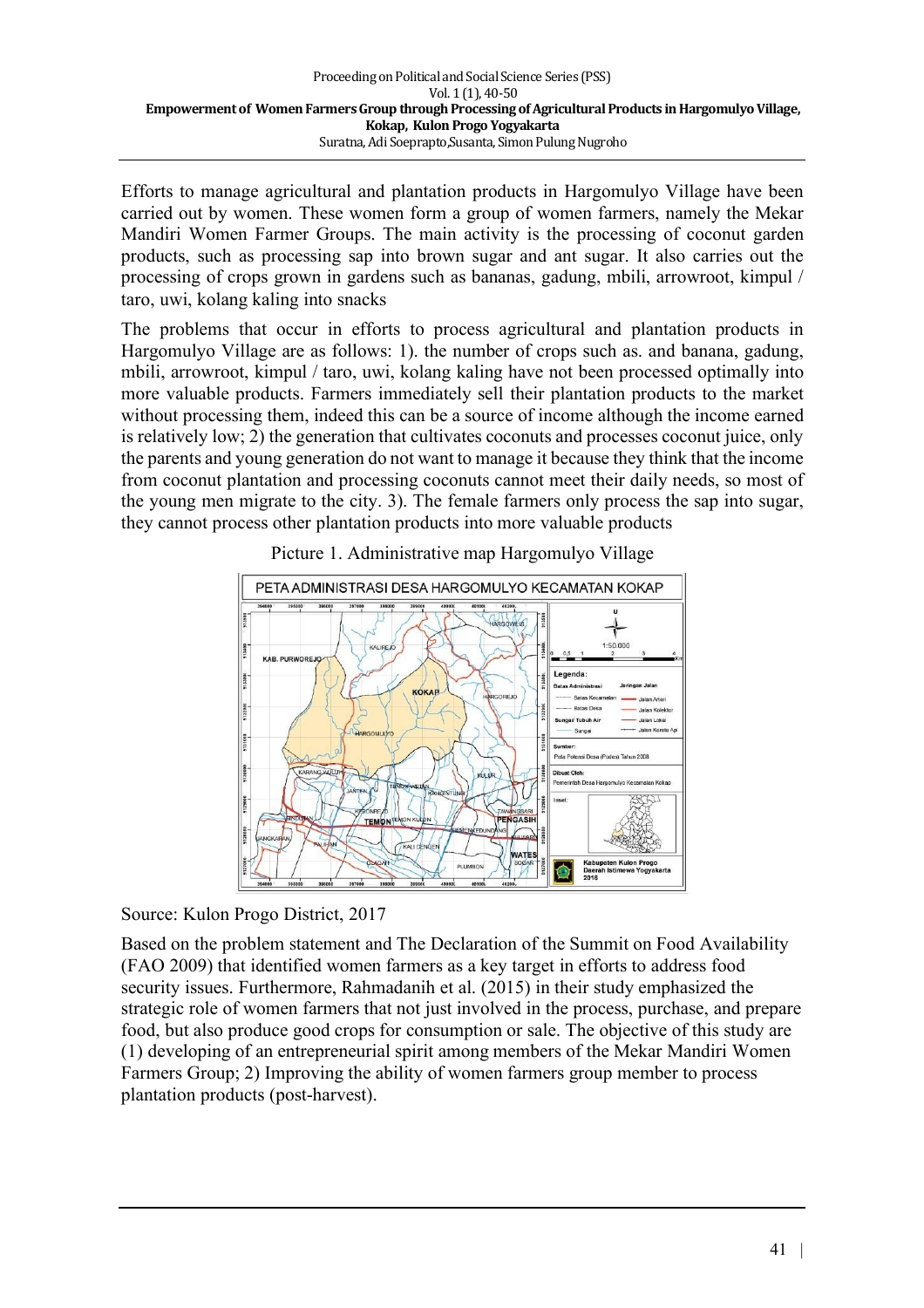## **II. LITERATURE REVIEW**

Agriculture has an important role in human life because it functions as a provider of food, feed for livestock, and bioenergy. In Indonesia, the agricultural sector has a very strategic role in supporting the national economy, especially in realizing food security, increasing competitiveness, absorbing labor, and reducing poverty. Also, encouraging the growth of downstream agro-industry and spurring exports of agricultural commodities to increase foreign exchange.

#### **II.1. Community Empowerment**

Empowerment comes from the word "power" which means strength or ability, then empowerment is interpreted as a process of obtaining power, strength or ability, dana tau giving power, strength or ability from parties who have power to parties which lacks or does not have power, ability or strength (Yuliana, 2017). The concept of community empowerment is a critical response to a centralized and uniform development pattern in Indonesia. As a concept, community empowerment is rooted in a human-oriented development paradigm (Kolopaking, Septianto, Ambarita, 2019).

In the context of rural communities by referring to Law 6 of 2014 concerning Villages, it explains community empowerment as stated in article 1 paragraph 12 states that empowerment of rural communities to develop community independence and welfare by increasing knowledge, attitudes, skills, behavior, abilities, awareness, and utilize resources through the establishment of policies, programs, activities, and assistance by the essence of the problem and the priority needs of the rural community. The target and objectives of empowerment as summarized by Mustanir et al. (2019) are aimed at a person's ability, especially the poor and vulnerable groups so that they have the ability to (1) fulfill their basic needs so that they can be free from these basic needs, (2) show productive sources that enable them to increase their income and obtain the goods and services they need, (3) participate in the development process and the decisions that affect them.

The empowerment program must place the community as the subject, by creating a program that mainstreams the needs of the community and will generate participation and a sense of belonging in the community. In implementing the empowerment program, it is necessary to encourage social entrepreneurship to be oriented towards the interests of the wider community, in this case, the welfare of the rural community. Social entrepreneurship as stated by Pratama (2019) is an ethos, enthusiasm, and/or approach that aims to solve social issues with the principle of promoting innovation, collaboration, network development, the ability of creativity to see new opportunities, and the practice of providing added value by exploiting resources. available (economic, social, cultural, and political) through the adoption of entrepreneurial principles. With this spirit of social entrepreneurship, it is expected that the rural community can explore opportunities as well as solutions to social problems independently.

Furthermore, the success of the empowerment program is also determined by the synergy between sectors. Synergy can be defined as a combination or combination of elements or parts that can produce better or greater output (Kurniawan and Suryawati, 2017). Multistakeholder synergy will provide an opportunity for each party to contribute effectively by their competence and assignments.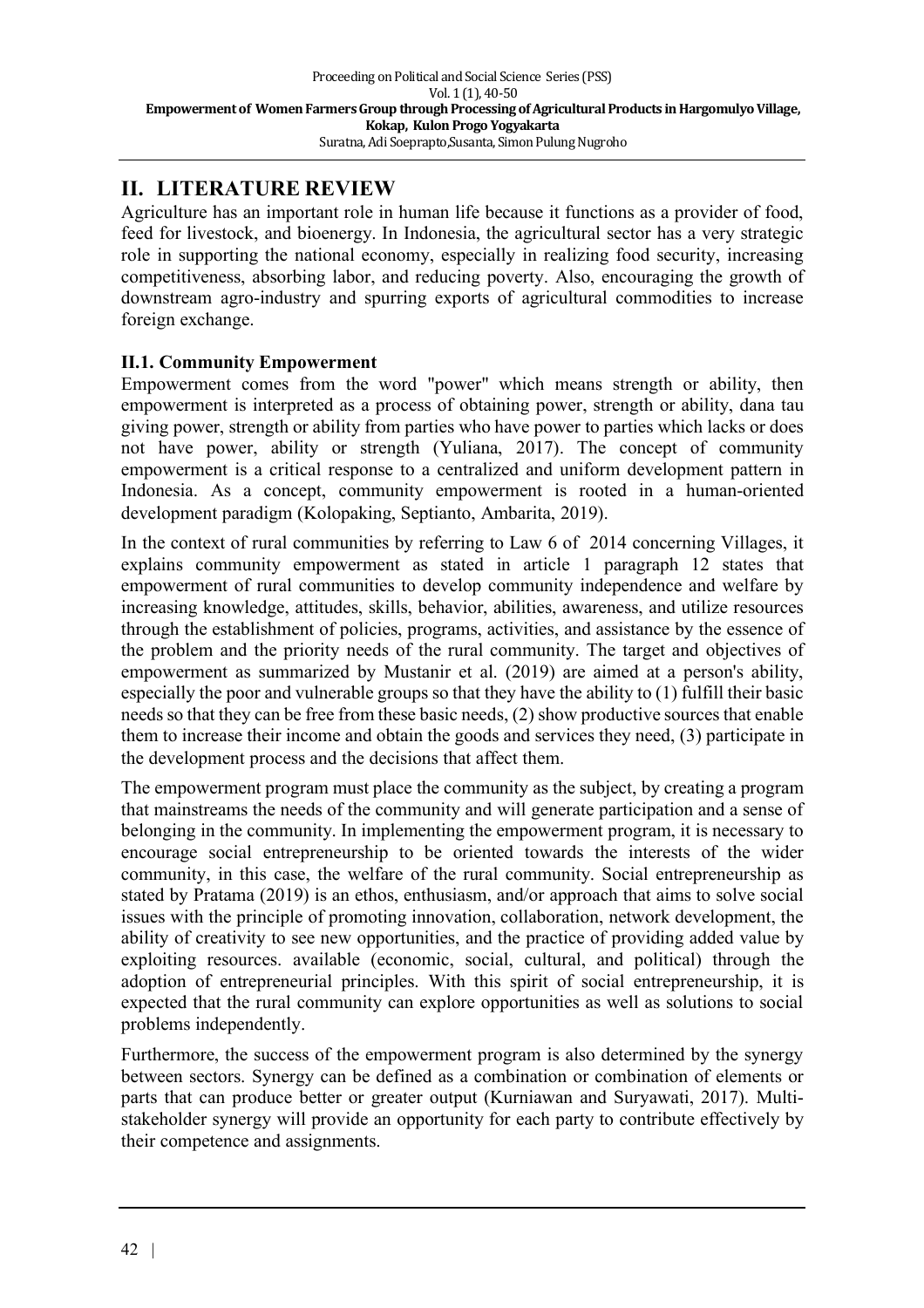#### **II.2. Women Farmer Groups**

According to Kurniyati et al. (2014), women farmer groups are groups of wives of farmers who help and or have an agricultural, fishery, and forestry business activities that grow based on familiarity, harmony, and shared interests in utilizing agricultural resources to work together to increase farm productivity to increase family income and welfare. Women Farmers Group (KWT) is a forum that provides opportunities for women to take part in advancing the agricultural sector. In this case, Yuliana (2017) explains that the Women Farmer Group can carry out the following roles: 1) learning class, as a forum for each member to interact to increase knowledge, skills, and attitudes in better and more profitable farming, and more behavior. independent to achieve a more prosperous life; 2) farming production unit, as a unit of farming to realize cooperation in achieving a more profitable economic scale of the business; 3) a vehicle for cooperation, as a place to strengthen cooperation among members of the women farmer groups and between women farmer groups and other women farmer groups as well as with other parties to face various threats, challenges and obstacles, and disturbances.

However, the existence of Women Farmer Groups is still underdeveloped, this is due to the lack of empowerment of women, as indicated by Yuliana (2017) as follows: 1). The low involvement of women in development programs so that women play a more role as objects of development programs. 2). There is still a lack of women's ability in terms of leadership, to improve their bargaining position and to be involved in every development, either as planners, implementers or in monitoring and evaluating activities. 3). The low level of competence of women in home industry production. 4). The low level of involvement of women in organizations at the local level where they live.

Base on these, Yuliana (2017) emphasizes that empowerment of women farmer groups will give women the ability to gain access and control over resources, economy, politics, social, culture so that women can organize themselves and increase self-confidence to be able to play a role and participate actively in solving problems, to build abilities and self-concept. In other words, empowerment will provide women farmers group to be more independent, which comprises some aspects (Mustaffa and Asyiek, 2015): 1) material independence (productive ability in meeting material needs), 2) intellectual independence (ability and strength control), 3) attitudinal independence (self-awareness, initiative, motivation, selfbelief, decision-making for actions, and 4) managerial independence (the ability to build, implement and organize collective activities), all to make changes in the farmers' lives.

### **III. RESEARCH METHODOLOGY**

The method used in the implementation of this community engagement activity is to increase the knowledge and skills of the Women Farmers Group through training, piloting, and mentoring by using the PRA (Participatory Rural Appraisal) method. According to Hudayana et al. (2019), PRA is an action research method developed to increase community participation in development developed by Robert Chambers, which allows village communities to play an active role in expressing and analyzing their situation and optimally planning and implementing this commitment in their village.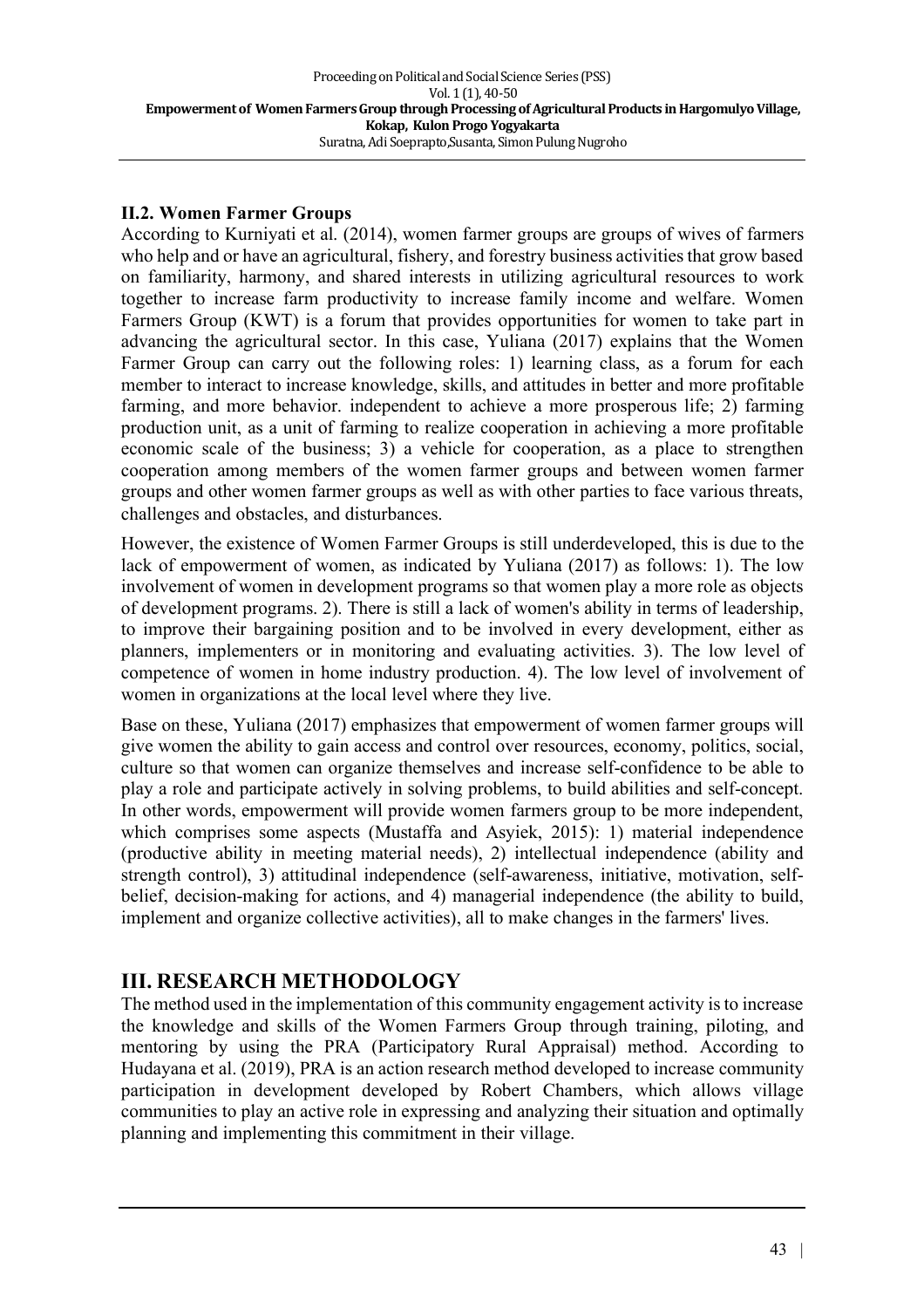The PRA method was developed with the following reasons: (1) organizing activities with the community to strive to fulfill practical needs and improve community welfare as well as a means of the learning process, (2) it can bring a vision to achieve community empowerment and social change through community development using a learning approach, (3) farmers can directly discuss and see examples of activity results. This level of community participation is achieved when community organizing leads to the stage of self-liberation to the level of self-mobilization.

The approach used is training and mentoring. This approach is felt to be the most appropriate to solve the problems faced by partners. Through mentoring, strategic, and technical aspects can be carried out. Assistance is also expected to be able to ensure that improvement programs are carried out consistently. The training will provide additional insight and understanding for partners. The target group that is the target of program intervention is the Mekar Mandiri Women Farmers Group, Hargomulyo Village Kokap Kulon Progo District.

### **IV. FINDING AND DISCUSSION**

Based on the community service program activities that have been carried out so far, the following are the results that have been achieved:

#### **IV.1. Socialization of Activities**

This activity was carried out by the Community Service Team assisted by field assistants to convey information about the implementation of community service to members of the Mekar Mandiri Women's Farmers Group, hamlet heads, and community leaders of Hargomulyo Village. This is intended so that the Women Farmers Group and the community get an understanding of the scope and stages of implementing community engagement activities. The socialization was held at the Mekar Mandiri Women Farmers Group Secretariat. With this socialization, it is hoped that both partners, government officials, and the community will get adequate information about the implementation of community service in Hargomulyo village.

#### **IV.2. Entrepreneurship Training**

The implementation of this entrepreneurship training is intended to foster an entrepreneurial spirit among the members of the Mekar Mandiri Women Farmers Group. This is a followup to the results of observations by the community service team which found problems in the Mekar Mandiri Women's Farmer Group, where women farmers do not have the desire to develop as apart from processing sugar even though many other commodities can be developed. The entrepreneurship training material emphasizes the aspect of providing motivation to members of the Women Farmers Group to continue to develop themselves, not being satisfied with existing conditions and being able to see opportunities and develop them into activities that have added value in the economic field by utilizing local processed materials available in the Hargomulyo Village area.

#### **IV.3. Procurement Of Equipment For Processing Agricultural Product Into Snacks**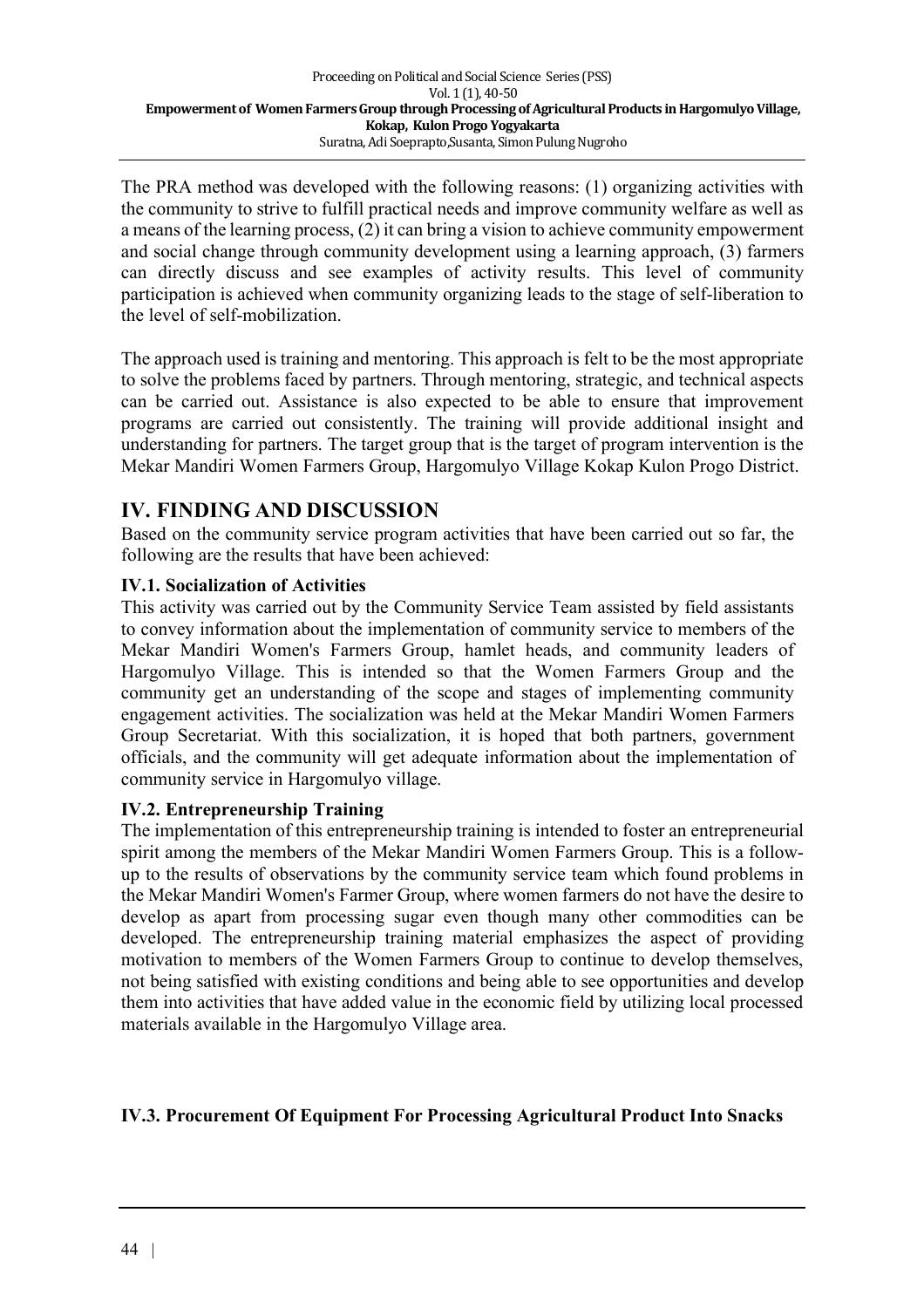The procurement of this equipment is intended to increase the capacity of women farmer groups who are partners in community service programs. The procurement of this equipment is by the request of the woman farmer group, which the community service team received when conducting the initial survey and during entrepreneurship training. In this case, the equipment needed by the women farming group is production equipment for the manufacture of chips made from the crops of tubers and coconut as an effort to increase added value from plantation crops through diversification of processed products based on local food ingredients.

The processing equipment consists of 1) a multipurpose chopper/cutter used to cut cassava/tubers into thin and small pieces according to the processed chips product; 2) a spinner machine that functions to drain the oil after frying the chips so that they can produce crispy chip products; 3) sealer, is a tool used to glue plastic packaging which ensures that the packaging of the chip product is tightly closed so that the chips are not easily sluggish and are durable.



Figure 2: Delivery of Snack Food Processing Equipment

Source: UPN Veteran Yogyakarta Community Engagement Team, 2020 According to the Head of the Mekar Mandiri Women Farmers Group, she felt very helped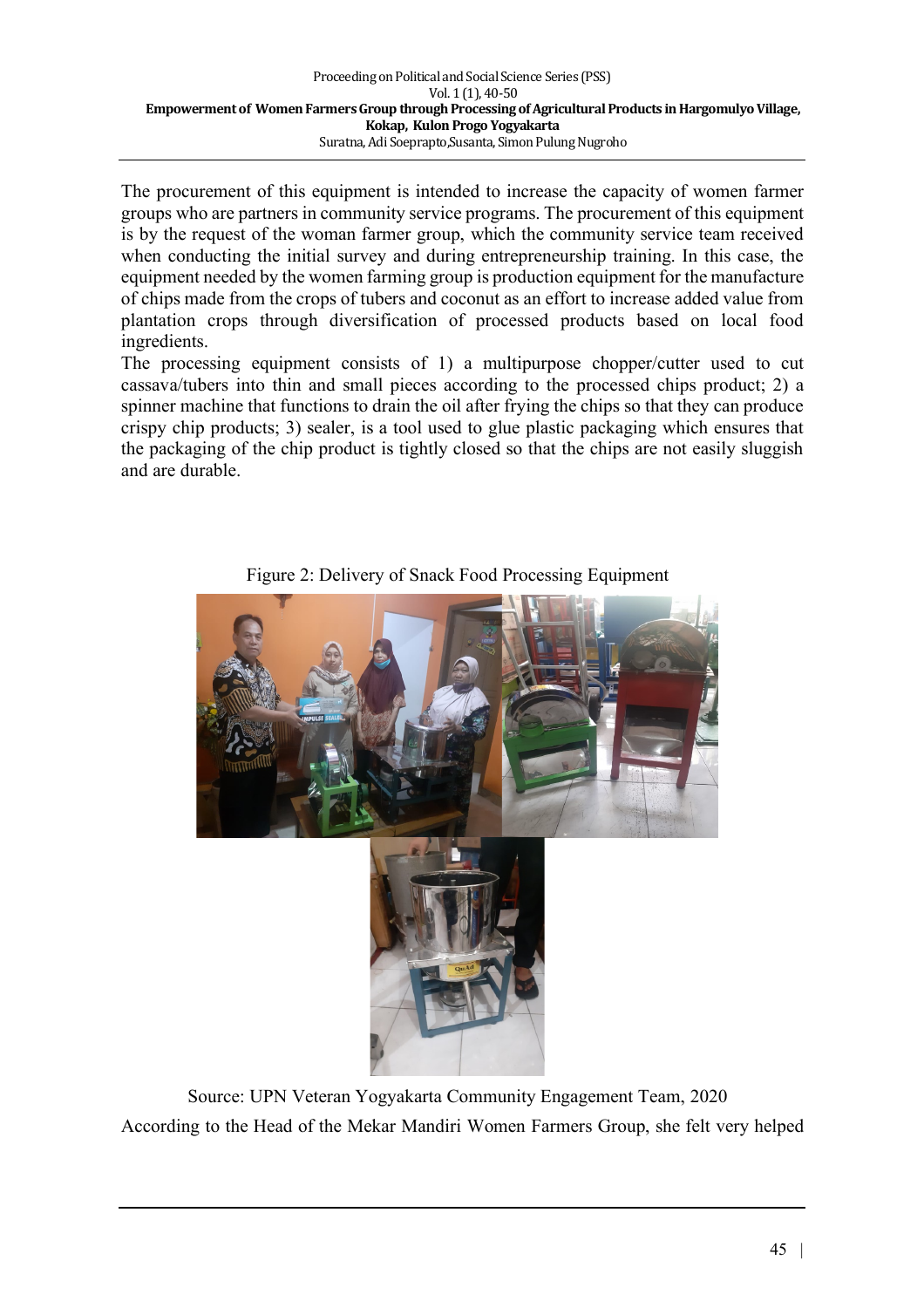and appreciated the assistance in procuring this equipment by the community service team. The availability of this equipment will provide additional productive activities for women members of farmer groups in processing plantation products into snack products that have higher economic added value, as well as diversifying agricultural products.

### **IV.4. Agricultural Product Processing Training**

This agricultural product processing training is conducted using a practical training approach. The training material is about the process of producing cassava chips by utilizing local raw materials which are agricultural products in Hargomulyo Village. The practical approach is carried out by emphasizing the demonstration of skills and the ability to process plantation crops into processed snack chips.



Figure 3: Snack Production Practical Training

Source: UPN Veteran Yogyakarta Community Engagement Team, 2020

The participants felt very enthusiastic and earnest during the training, as expressed by one of the participants who stated that this practical training allowed her to be directly involved in practicing snack making with the community engagement team's assistive equipment.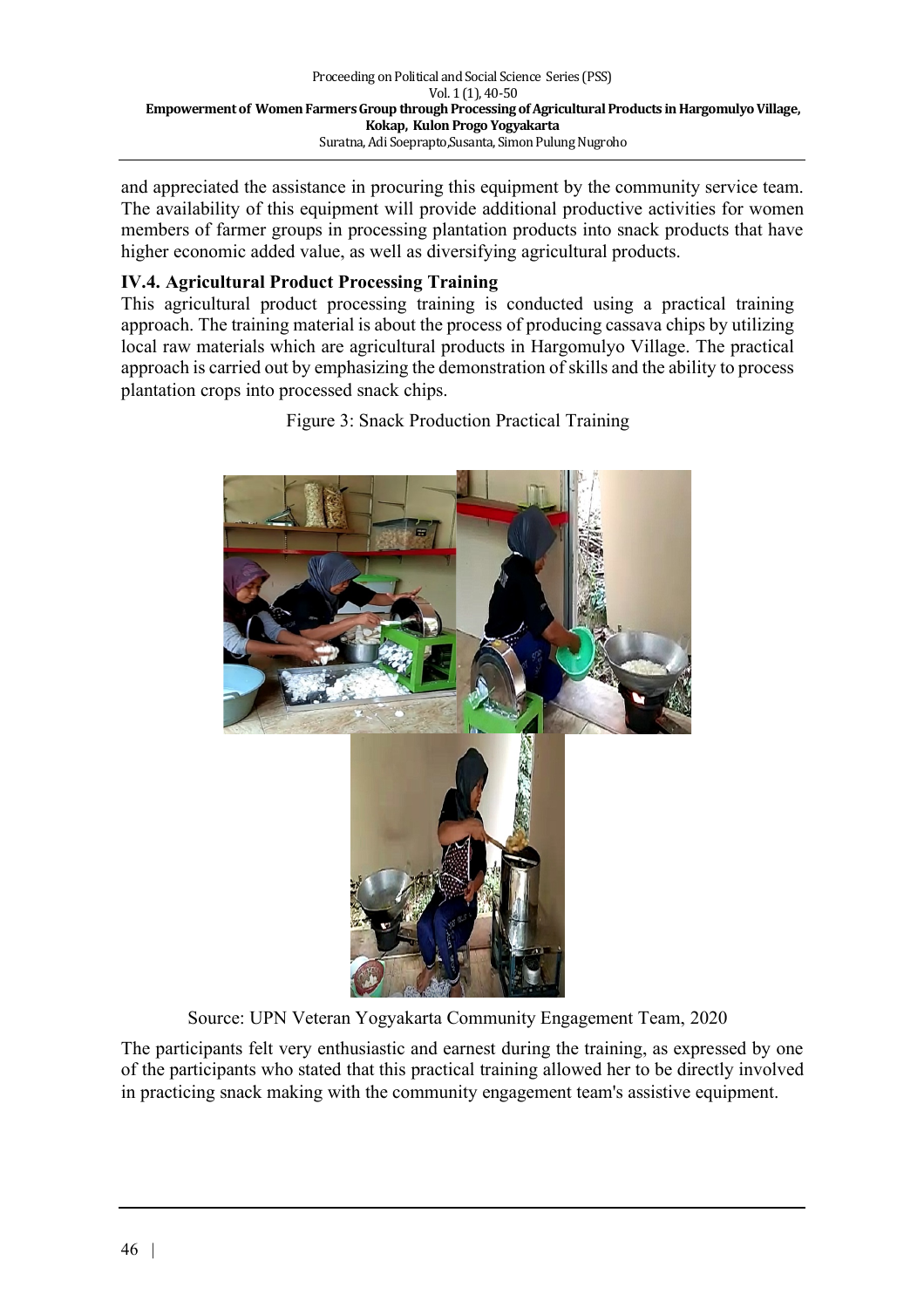#### **IV.5. Assistance in the Issuance of Processed Food Products Distribution Permits**

Household scale food products distributing in the community must obtain legality related to the security and feasibility of consumption assurance from the Government. This distribution permit is in the form of PIRT (Pangan Industri Rumah Tangga), which is an official guarantee from the government to be circulated and safe for consumption for all consumers. PIRT is issued through a supervisory body, namely the Health Service in a certain district.

The existence of legality fit for distribution in the form of a PIRT license for a snack product business produced by the Mekar Mandiri Women's Farmer Group will guarantee that the raw material processing to processing and production is by the terms and conditions of food safety so that it is safe for public consumption.

Assistance activities for the issuance of a PIRT certificate for snack products from the Mekar Mandiri Women Farmer Group are carried out because the legalization made by the government through the Kulon Progo District Health Office is carried out on submissions made by producers of their own will, so active efforts from the producer are needed to carry out the submission process PIRT. In this case, the community engagement team assisted in the process of completing the required documents for submitting a PIRT and assisting in registering the PIRT permit application to the Kulonprogo District Health Office.

**IV.6. Assistance In Labeling And Packaging For Agricultural-Based Snack Products.** Product packaging and labeling have an important role in terms of product protection as well as product promotion media to attract consumer attention by providing information about the product itself. Attractive packaging designs and informative labels are the keys for producers to be able to communicate their products to their consumers. The purpose of this mentoring activity in making labels and the product packaging is to assist the Mekar Mandiri Women's Farmer Group in designing packaging designs and inclusion of appropriate labels on snack food products. The results of designing snack product packaging labels can be presented as follows :

**Figure 4**: Snack Product Label Designdoldol 12230004851019 12230004951010 **Komposisi** Komposisi: Diproduksi Oleh Diproduksi Oleh Ketela, Bawana Putih Kelapa, Tepung Terigu. **KWT Mekar Ma KWT Mekar Mandir** Garam **Bawang Putih, Garam,** Dikemas Oleh HB **Dikemas Oleh HB** Gula. Code Produksi Code Produksi PIRT - 2153401040698-2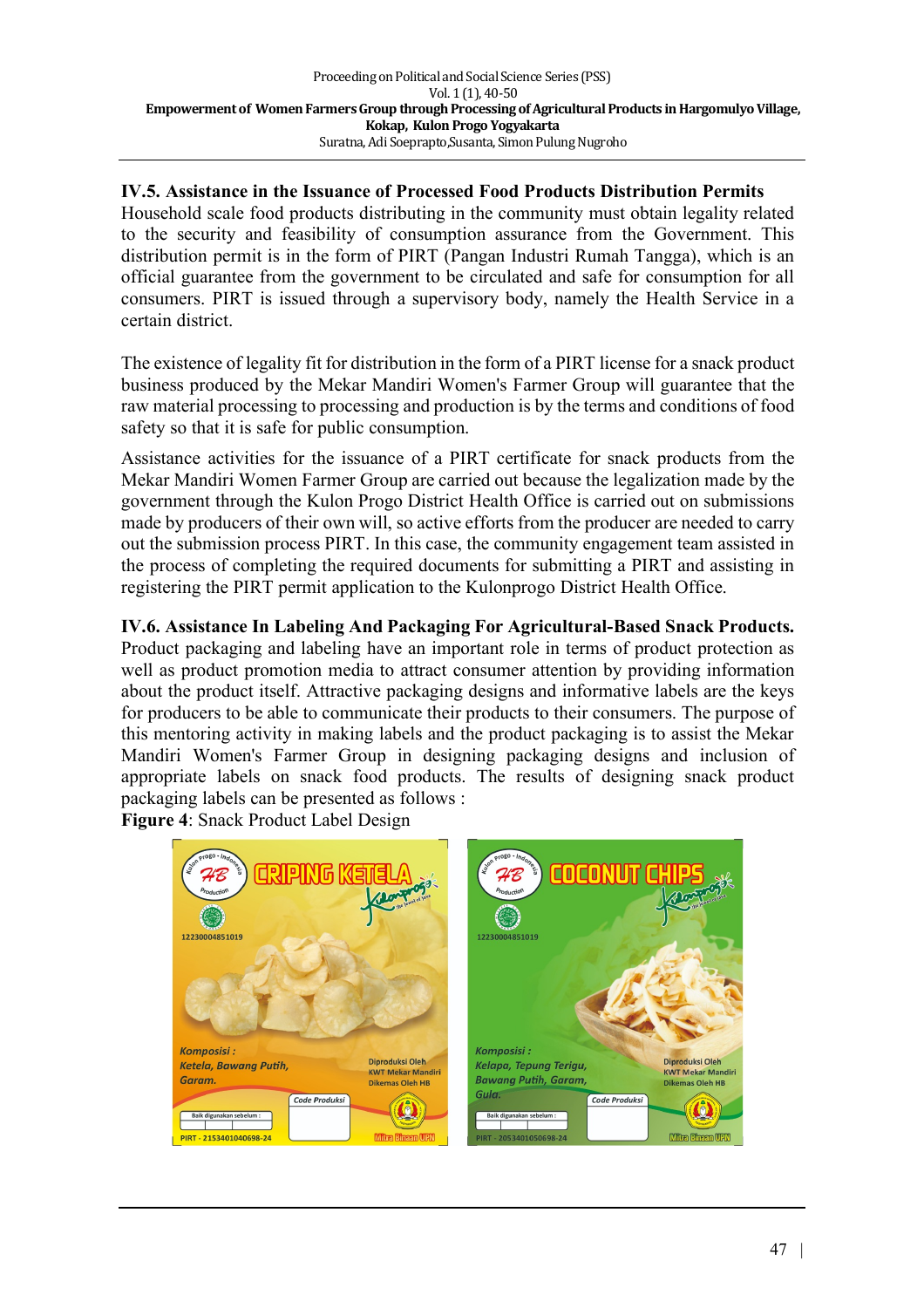Source: UPN Veteran Yogyakarta Community Engagement Team, 2020

In the product label design, there is at least some information that can be conveyed, including product name, name of the producer, address of producer, product composition, production code, expiration date, product legality statement.

#### **IV.7. Small Business Management Training**

This kind of business management training is intended to increase the knowledge and ability of the Mekar Mandiri Women Farmers Group in terms of business management which includes aspects of business governance and undertaking business development efforts so that the training participants are expected to be able to run and sustainably develop a business. The training material is related to the business organization including aspects of leadership, human resources, marketing, and finance as well as business development through the preparation of a business plan.

## **V. CONCLUSION AND FURTHER RESEARCH**

### **V.1. Conclusion**

Based on the results of the achievements of empowerment activities in the Mekar Mandiri Women's Farmer Group, it can be concluded that:

- 1. The Women Farmers group has an entrepreneurial spirit and motivation to develop products from crops into processed products that have higher economic added value in the form of snack products.
- 2. The implementation of empowerment activities has been able to increase the knowledge and skills of members of the Women's Farmers Group in diversifying local agricultural products based on processed products and making it a productive household-scale business that has the prospect of being an independent source of income for female farmer households.

#### **V.2. Suggestion**

As for the things of concern in the future, there are as follows:

- 1. Village community empowerment efforts must be carried out sustainably. This is so that the existing process can be monitored continuously as well as to seek development opportunities in the future.
- 2. In connection with the development of information technology that has an impact on the emergence of industry 4.0, efforts to empower rural communities must also consider aspects of mastery of information technology. In this case, the development of household business governance in the future must also involve information technology to increase business productivity and expand market share.

## **VI. REFERENCES**

Hudayana, Bambang, Pande Made Kutanegara, Setiadi, Agus Indiyanto, Zamzam Fauzanafi, Mubarika Dyah F.N., Wiwik Sushartami, dan Mohamad Yusuf, (2019), Participatory Rural Appraisal (PRA) untuk Pengembangan Desa Wisata di Pedukuhan Pucung, Desa Wukirsari, Bantul, Bakti Budaya, 2(2):99-112